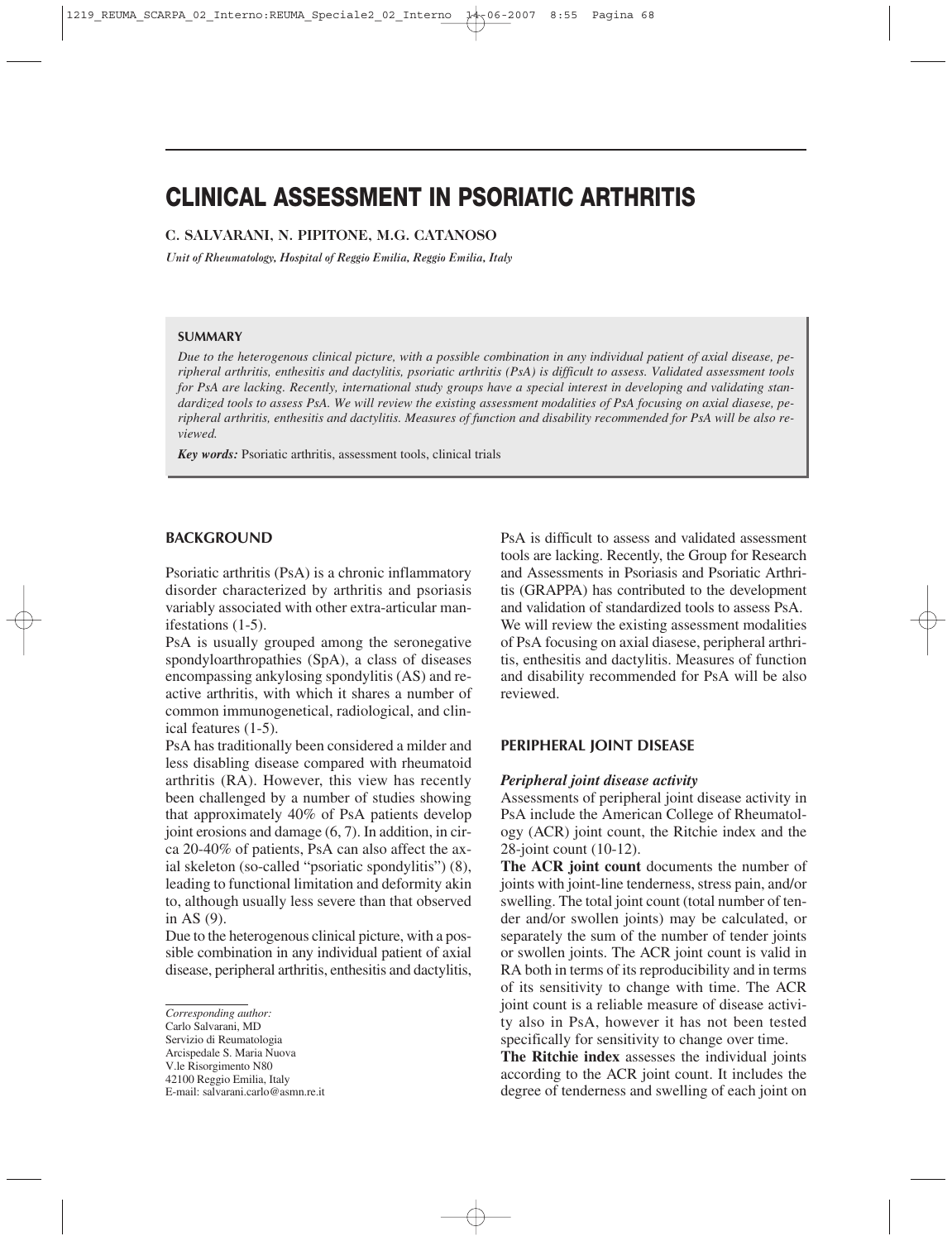| Study drug (duration)    | Trial (No. of patients) | PsARC, % responders |               |
|--------------------------|-------------------------|---------------------|---------------|
|                          |                         | drug group          | placebo group |
| Sulfasalazine (36 weeks) | Clegg et al. $(220)$    | 55                  | 45            |
| Etanercept (12 weeks)    | Mease et al. (60)       | 87                  | 23            |
| Infliximab (16 weeks)    | Antoni et al. (100)     | 76,5                | 18            |
| Etanercept (24 weeks)    | Mease et al. (205)      | 70                  | 24            |
| Leflunomide (24 weeks)   | Kaltwasser et al (188)  | 57,9                | 29,7          |
| Adalimumab (24 weeks)    | Mease et al. (313)      | 60                  | 23            |

**Table I** - Application of the PsARC as an outcome measures in recent PsA clinical trials.

a 0-3 scale, but it does not include the distal interphalangeal (DIP) joints of the feet. The Ritchie index demonstrated more observer-related variation than did the ACR joint count in RA.

**The 28-joint count** is a reduced joint count which includes both shoulders, elbows and wrists, all metacarpalphalangeal joints, all proximal interphalangeal joints of the hands, and both knees. It has been studied in RA, but it has not been validated in PsA. The 28-joint count could not be appropriate for PsA:

- 1) more than 50% of the patients have inflammation of the DIP joints;
- 2) in some patients arthritic manifestations are restricted to DIP joints;
- 3) foot involvement is common in PsA.

## *Measures used to assess peripheral joint disease in recent clinical trials in PsA*

Psoriatic Arthritis Response Criteria (PsARC), ACR response criteria (20, 50 e 70%) and EULAR response criteria based on Disease Activity Score (DAS) were used to assess joint disease in recent clinical trials in PsA (13-18). These response measures include: assessment of tender and swollen joints and patient - and physician - derived scores. They successfully distinguished drug-treated from placebo-treated patients.

**Psoriatic Arthritis Response Criteria** were developed by Clegg et al for the study of sulfasalazine in PsA (13). They include:

- Physician global assessment (0-5 point scale) (response: reduction by 1 score).
- Patient global assessment (0-5 point scale) (response: reduction by 1 score).
- Tender joint count (76 or 68) (response: reduction of  $>30\%$ ).
- Swollen joint count: (76 or 68) (response: reduction of  $>30\%$ ).

Overall response is defined by improvement in 2 of 4 items, one of which must be a joint count; there must not be worsening in any of the 4 items. In recent PsA clinical trials where PsARC where used as primary or secondary outcome measures, they demonstrated differences between the drug and placebo-treated patients (Table I) (13-18). Therefore these criteria are a valid outcome measure in PsA.

**ACR response criteria (20, 50 e 70%)** have been extensively used in RA clinical trials. They include: 20% (50% or 70%) reduction in the tender joint count

20% (50% or 70%) reduction in the swollen joint count

+ a 20% (50 or 70%) reduction in 3 of the following 5 additional measures: patient and physician global assessments (VAS) patient pain score (VAS) disability (HAQ) acute phase reactant (ESR or CRP)

**Table II** - Application of the ACR 20% improvement response criteria as an outcome measures in recent PsA clinical trials.

| Study drug (duration)                                                                            | Trial (No. of patients)                                                              | ACR20, % responders  |                     |
|--------------------------------------------------------------------------------------------------|--------------------------------------------------------------------------------------|----------------------|---------------------|
|                                                                                                  |                                                                                      | drug group           | placebo group       |
| Etanercept (12 weeks)<br>Infliximab (16 weeks)<br>Etanercept (24 weeks)<br>Adalimumab (24 weeks) | Mease et al. (60)<br>Antoni et al. (100)<br>Mease et al. (205)<br>Mease et al. (313) | 73<br>69<br>50<br>57 | 13<br>8<br>13<br>15 |
| Leflunomide (24 weeks)                                                                           | Kalrwasser et al. (188)                                                              | 38.5                 | 20                  |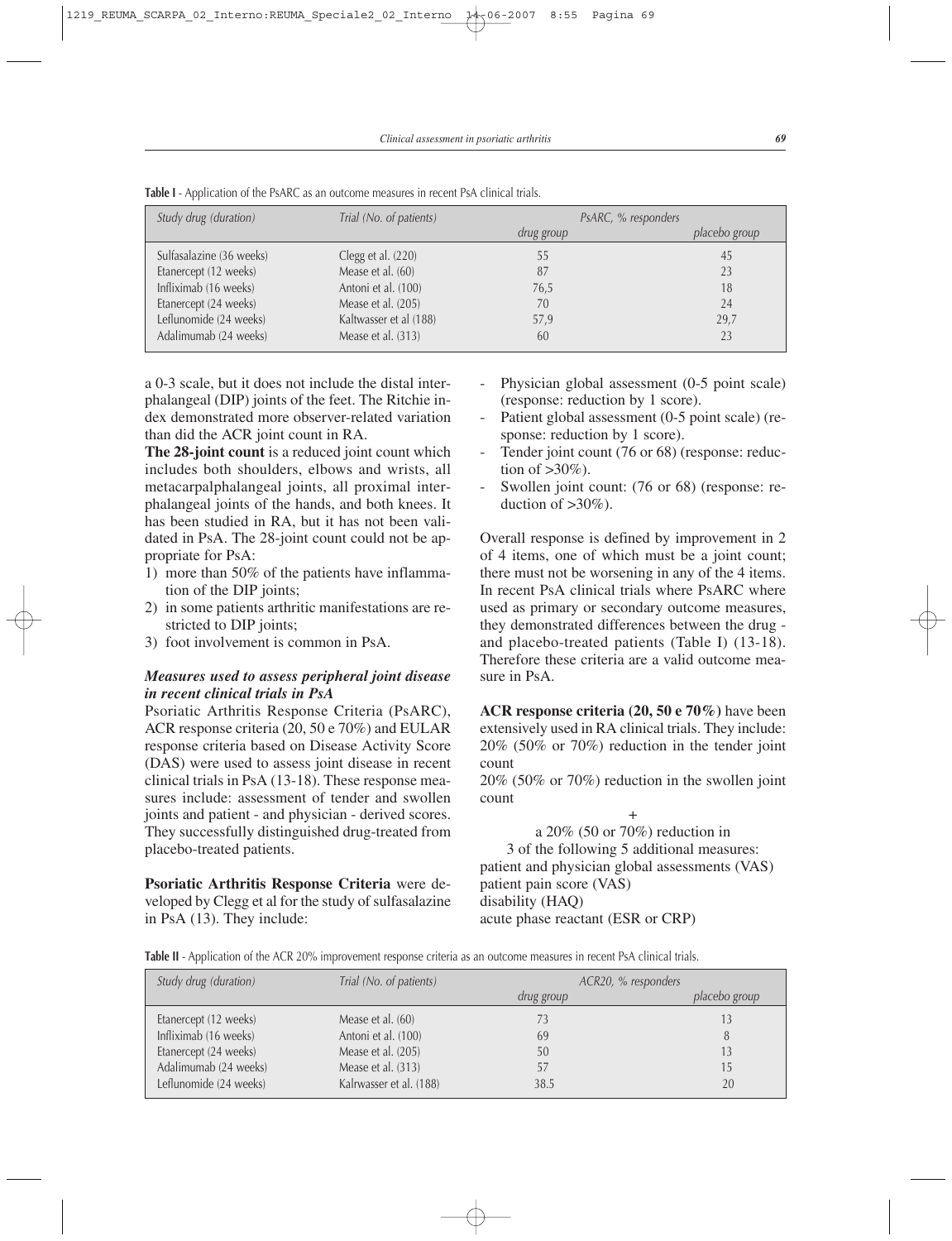In PsA clinical trials the total number of joints counted was increased to 78 for tenderness and 76 for swelling, including the 66 or 68 joints routinely evaluated in an ACR joint count plus 10 additional joints often involved in PsA (the first carpometcarpal and the DIP joints of the toes).

These criteria were included as outcome measures (primary or secondary) in recent PsA clinical trials and the differences observed in the responses between drug- and placebo-treated patients indicate that ACR response criteria for RA have validity in PsA trials (Table II) (14-18).

**EULAR response criteria** are based on the Disease Activity Score (DAS):

- Ritchie Articular Index
- Swollen Joint Count
- ESR (mm/hour)
- Patients general health or global disease activity (VAS).

The EULAR response criteria include not only change in disease activity, but also current disease activity. To be classified as responders (good or moderate), patients should have a significant change in DAS and also low current disease activity. The DAS 28 includes only 28 joints.

A comparable validity for the EULAR and ACR response criteria was demonstrated in RA.

In evaluating PsA disease activity EULAR response criteria have the major limitation of excluding distal interphalangeal joints.

The DAS and DAS 28 were evaluated as secondary outcomes in the Infliximab Multinational Psoriatic Arthritis Controlled Trial ( IMPACT) and they distinguished infliximab from placebo-treated patients at 16 weeks (15).

In conclusion, based on their ability to distinguish between drug-treated and placebo-treated patients, the ACR, PsARC, and EULAR response criteria for outcome assessment in RA appear to be valid in the assessment of peripheral arthritis in PsA.

#### **SPINAL DISEASE SPINAL DISEASE**

Spondylitis occurs in  $\sim$  40% of patients with PsA, but it is less severe than that of AS. Therefore, it is possible that measures of axial disease originally developed for AS may not be sufficiently sensitive to change or accurate for use in PsA. The assessment of spinal disease has not been included in clinical PsA trials to date, as there are no acceptable tools.

The most widely used measure of the inflammatory activity of AS is the **Bath Ankylosing Spondylitis Disease Activity Index (BASDAI)** which evaluates:

- VAS overall level of fatigue/tiredness past week
- VAS overall level of AS neck, back, or hip pain past week.
- VAS overall level of pain/swelling in joints other than neck, back or hips past week.
- VAS overall discomfort from any areas tender to touch or pressure past week.
- VAS overall level of morning stiffness from time of awakening past week.
- Duration and intensity (VAS) of morning stiffness from time of awakening (up to 120 minutes).

BASDAI is simple, patient-completed, sensitive to change over 3-weeks, and has been validated in AS. Assessments in Ankylosing Spondylitis (ASAS) Working Group have recommended that significant clinical benefit in SA treatment is indicated by reduction of BASDAI by 50% or a fall of 2 units (19). However there are some limitations in using BASDAI as an outcome measure for PsA. BASDAI did not distinguish between patients with PsA with a spondylarthropathy and those without (20). BASDAI performs similarly for axial and peripheral PsA, but does not correlate well with external indicators of disease activity, such as treatment decisions (21). In conclusion, waiting for further studies of validation in PsA, BASDAI do no function well and it is ambiguous as a measure of disease activity in patients with PsA.

**ASAS response criteria** are a clinically valid, easy-to-use measure of short term improvement in AS validated in clinical trials (19). ASAS 20 or 40% response criteria could be used to measure axial PsA disease activity and to assess therapeutic response, but they must be validated in this condition. ASAS 20 improvement criteria include: improvement of  $\geq 20\%$  and  $\geq 10$  units in at least 3 of the following 4 domains: patient global assessment, pain, function, inflammation + no worsening of  $\geq$ 20% and  $\geq$ 10 units in the remaining domain.

#### **DACTYLITIS DACTYLITIS**

Dactylitis occurs in 16-48% of cases of PsA (22). Acute dactylitis has been shown to be a clinical indicator of disease severity. However, chronic, nontender diffuse dactylitic swelling may be less clini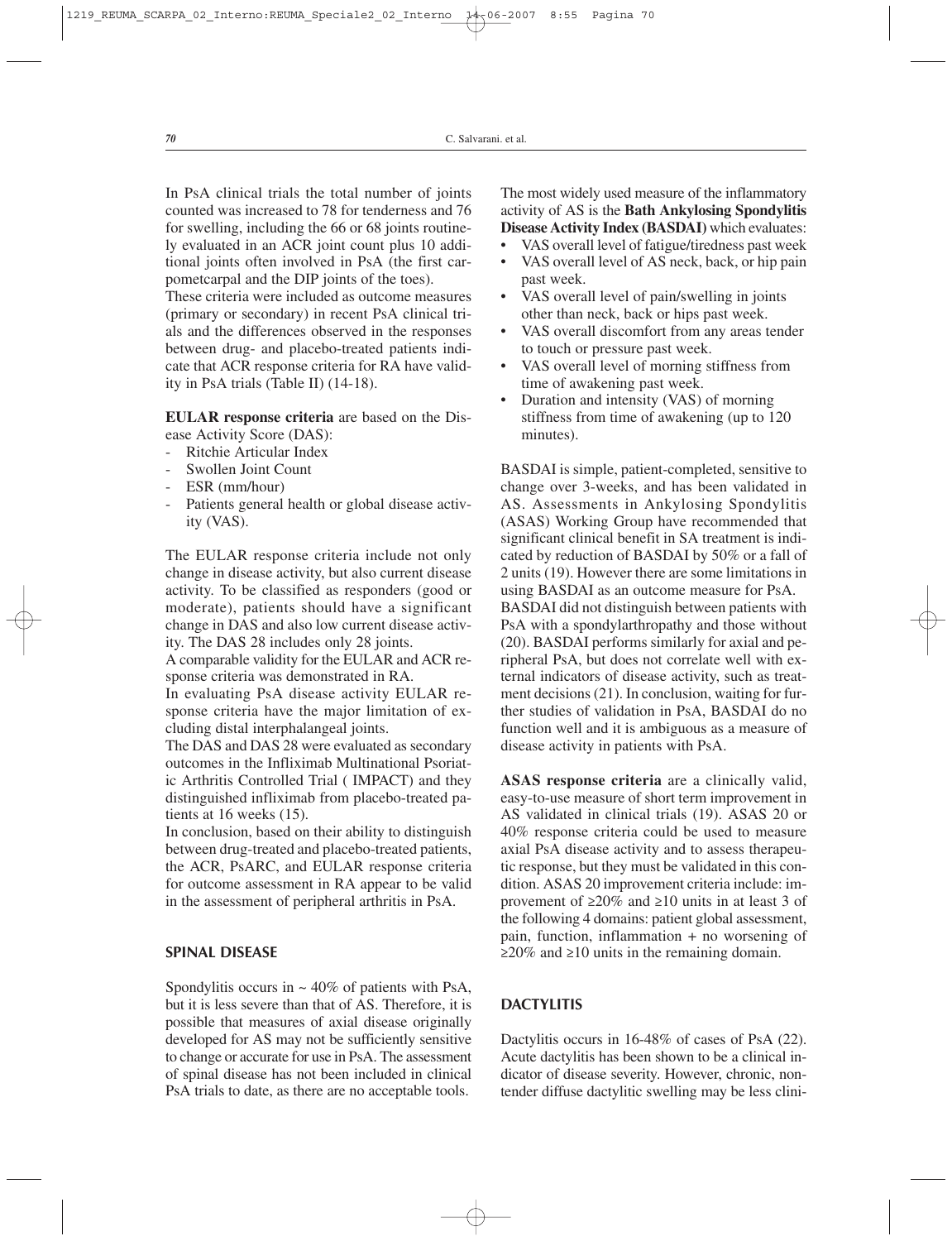cally significant. An instrument suitable for quantifying psoriatic dactylitis must be able to measure the amount of swelling and distinguish tender from nontender digits. At the moment, there are no validated, sensitive measure for dactylitis. In our practice we use a 0-2 scale  $(0 = none, 1 = present but mini$ mal,  $2$  = present and maximal) and we count all  $20$ digits where dactylitis is present (the joints in that

digit are not scored separately). Recently, a new method for quantifying dactylitis based on digital circumference and tenderness has been described with a good inter and intraobserver reliability  $(23)$ .

## *Measures used to assess dactylitis in recent clinical trials in PsA*

A simple scoring of present or absent dactylitis was used in the IMPACT trial with infliximab (15), in which statistically significant improvement of dactylitis was demonstrated in the infliximab group. Dactylitis was evaluated using a 0-3 scale, based on the clinician's judgement of relative severity, for each digit of the hand and toes in the trial with adalimumab (18). In this trial dactylitis improved, but the changes did not achieve statistical significance comparing adalimumab treatment group to placebo group.

## **ENTHESITIS**

Two enthesitis measures have been developed for spondyloarthropathies: the Mander index and the Maastricht Ankylosing Spondylitis Enthesis Score (MASES) (24, 25). The Mander index, which includes 66 sites, has been considered cumbersome because of the large number of sites assessed. The MASES index, which includes 13 anatomic sites is more simple, has been validates in patients with AS, but it has not yet been assessed in PsA trials.

### *Measures used to assess enthesitis in recent clinical trials in PsA*

Enthesitis was defined as present or absent on the plantar fascia and insertion of the Achilles tendons bilaterally. Enthesitis was significantly improved with infliximab treatment but not with adalimumab treatment compared to placebo (15, 18).

#### **MEASURES OF FUNCTION AND DISABILITY MEASURES OF FUNCTION AND DISABILITY**

The following measures of function and disability were validated in PsA: the Health Assessment

Questionnaire (HAQ) which assesses function related to arthritis and the Medical Outcomes Study Short-Form 36 (SF-36) which is a generic quality of life instrument (11).

A new quality of life measure (PsAQol) has been recently developed for PsA but it requires validation (26).

The **Health Assessment Questionnaire** was developed by Fries et al for the assessment of disability in patients with RA (27). HAQ focuses on physical disability (8 scales) and pain. A modification of the HAQ for spondyloarthropaties (HAQ-S) was also developed, which includes 2 spinal domains. A further modification, HAQ for psoriasis (HAQ-SK) was also studied in PsA patients. Both HAQ and HAQ-S were tested in PsA patients, both correlated with disease activity, and their

scores were almost identical. HAQ has been used in several PsA therapy trials (11).

**SF-36** is a generic health assessment questionnaire, which has been studied in a number of chronic diseases including rheumatic conditions. SF-36 assesses 8 domains: physical functioning, pain, vitality, social functioning, psychological functioning, general health perceptions, and role limitations due to physical and emotional problems. SF-36 has been validated in PsA. In PsA SF-36 was equally or more responsive than HAQ to short term changes in perceived health status and inflammatory disease activity. SF-36 has been used in several PsA therapy trials (11).

### *Measures used to assess function and disability in recent clinical trials in PsA*

Recently randomized controlled trials with anti-TNF agents and leflunomide demonstrated significant reductions in HAQ scores in the patient group treated with the active drug compared to placebo group. SF-36 has also demonstrated significant improvement in recent PsA therapeutic trials (15-18).

#### **REFERENCES REFERENCES**

- 1. Salvarani C, Olivieri I, Cantini F, Macchioni L, Boiardi L. Psoriatic arthritis. Curr Opin Rheumatol 1998; 10: 299-305.
- 2. Olivieri I, Cantini F, Salvarani C. Diagnostic and classification criteria, clinical and functional assessment, and therapeutic advances for spondyloarthropaties. Curr Opin Rheumatol 1997; 9: 284-90.
- 3. Olivieri I, Van Tubergen A, Salvarani C, Van Der Linden S. Seronegative spondyloarthritides. Best Pract Res Clin Rheumatol 2002; 16: 723-39.